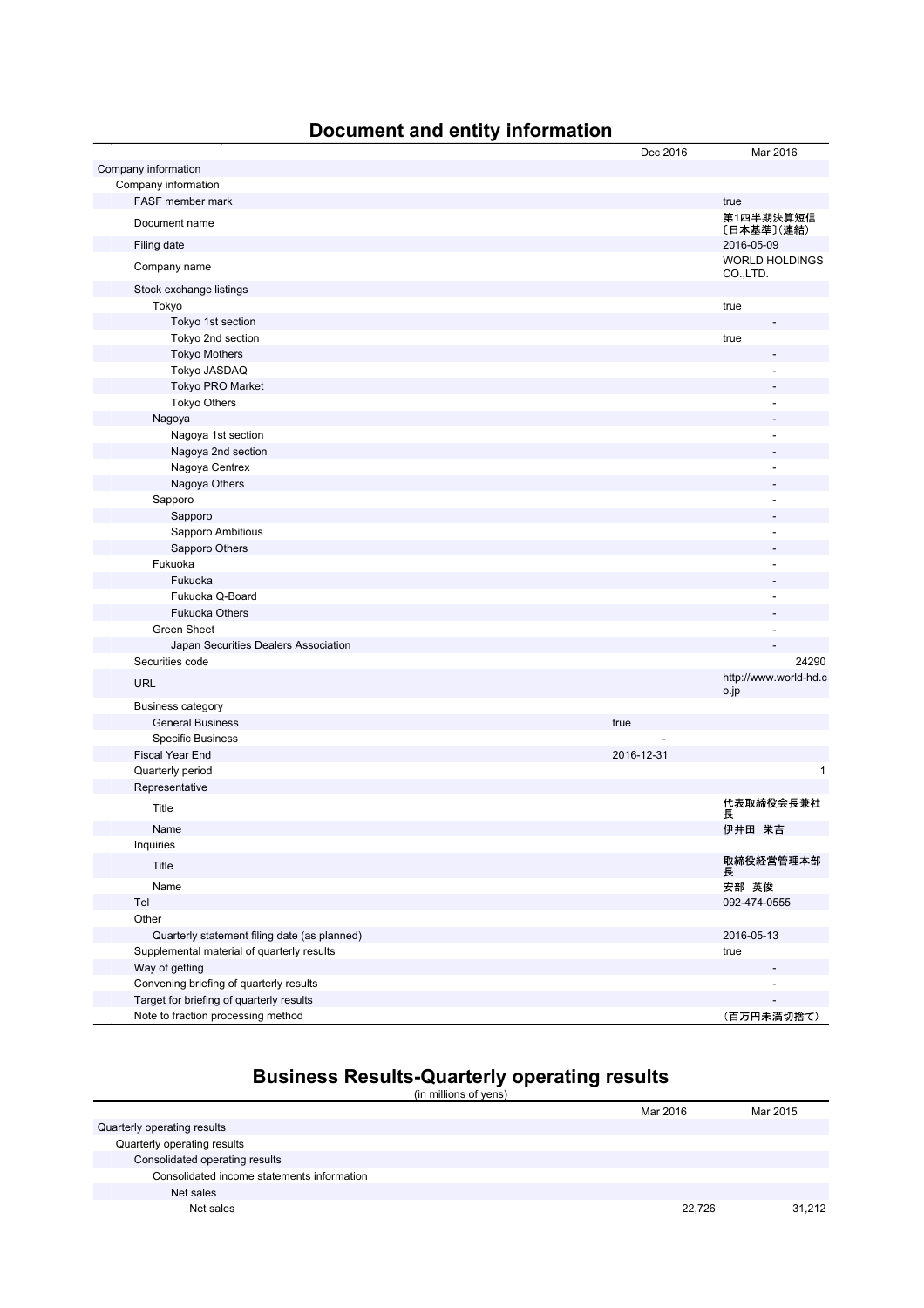| % change                                           | $-27.2$ | 81.1   |
|----------------------------------------------------|---------|--------|
| Operating income                                   |         |        |
| Operating income                                   | 1,662   | 2,819  |
| % change                                           | $-41.0$ | 161.0  |
| Ordinary income                                    |         |        |
| Ordinary income                                    | 1,637   | 2,803  |
| % change                                           | $-41.6$ | 165.0  |
| Profit attributable to owners of parent            |         |        |
| Profit attributable to owners of parent            | 1,015   | 1,895  |
| % change                                           | $-46.5$ | 191.3  |
| Note to consolidated income statements information |         |        |
| Comprehensive income                               |         |        |
| Comprehensive income                               | 1,011   | 1,885  |
| Change in comprehensive income                     | $-46.3$ | 177.6  |
| Other consolidated operating results               |         |        |
| Basic earnings per share (Yen)                     | 60.75   | 113.44 |
| Diluted earnings per share (Yen)                   | 60.29   | 113.44 |
| Note to consolidated operating results             |         |        |
| Note to operating results                          |         |        |

#### **Business Results-Quarterly financial positions**

|                                          | Mar 2016 | Dec 2015 |
|------------------------------------------|----------|----------|
| Quarterly financial positions            |          |          |
| Quarterly financial positions            |          |          |
| Consolidated financial positions         |          |          |
| Total assets                             | 59,923   | 56,329   |
| Net assets                               | 12.154   | 11,897   |
| Capital adequacy ratio (%)               | 18.4     | 19.2     |
| Net assets per share (Yen)               | 659.79   | 645.86   |
| Note to consolidated financial positions |          |          |
| Owner's equity                           | 11.025   | 10,792   |
| Note to financial positions              |          |          |

## **Business Results-Note to quarterly business results**

|                                        | Mar 2016 |
|----------------------------------------|----------|
| Quarterly note to business results     |          |
| Quarterly note to business results     |          |
| Note to consolidated financial results |          |
| Note to consolidated financial results |          |

#### **Quarterly Dividends**

|                          | (in millions of yens) |                          |          |          |
|--------------------------|-----------------------|--------------------------|----------|----------|
|                          |                       | Dec 2016                 | Mar 2016 | Dec 2015 |
| Quarterly dividends      |                       |                          |          |          |
| Quarterly dividends      |                       |                          |          |          |
| <b>Dividends</b>         |                       |                          |          |          |
| Dividend per share (Yen) |                       |                          |          |          |
| Dividend per share (Yen) |                       |                          |          |          |
| First quarter            |                       |                          |          |          |
| Result                   |                       | $\overline{\phantom{a}}$ |          | ٠        |
| Second quarter           |                       |                          |          |          |
| Result                   |                       |                          |          | 0.00     |
| Forecast                 |                       | 0.00                     |          |          |
| Upper                    |                       | ٠                        |          |          |
| Lower                    |                       | $\overline{\phantom{a}}$ |          |          |
| Third quarter            |                       |                          |          |          |
| Result                   |                       |                          |          | ٠        |
| Forecast                 |                       |                          |          |          |
| Upper                    |                       | $\overline{\phantom{a}}$ |          |          |
| Lower                    |                       | ۰.                       |          |          |
| Year end                 |                       |                          |          |          |
| Result                   |                       |                          |          | 45.70    |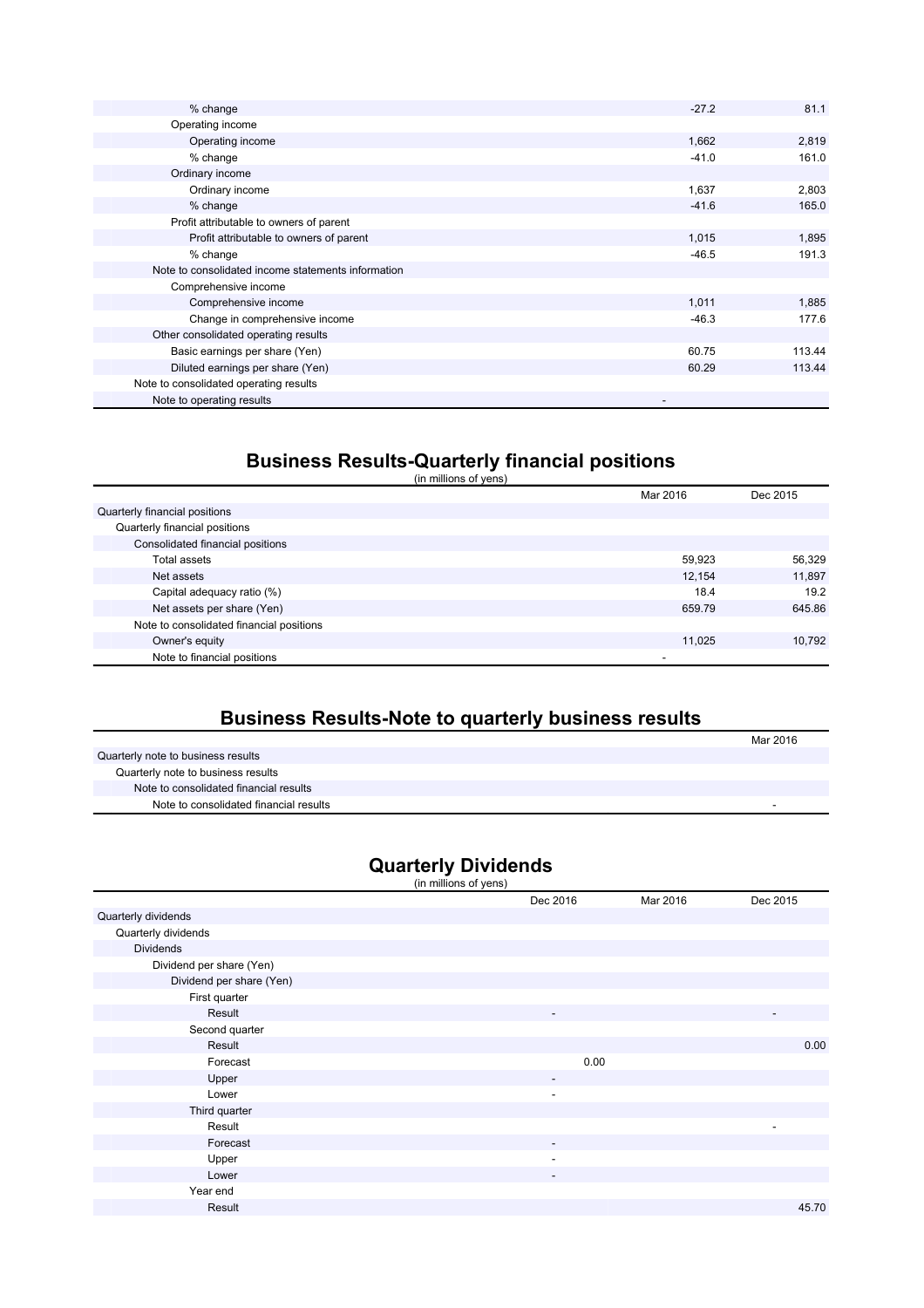| Forecast                                                               | 68.50                    |       |
|------------------------------------------------------------------------|--------------------------|-------|
| Upper                                                                  | $\overline{\phantom{a}}$ |       |
| Lower                                                                  | $\overline{\phantom{a}}$ |       |
| Annual                                                                 |                          |       |
| Result                                                                 |                          | 45.70 |
| Forecast                                                               | 68.50                    |       |
| Upper                                                                  | ۰.                       |       |
| Lower                                                                  | ٠                        |       |
| Correction of dividend forecast from the most recent dividend forecast |                          |       |
| Correction of dividend forecast from the most recent dividend forecast |                          |       |
| Annual                                                                 | ۰                        |       |
| Note to dividends                                                      |                          |       |
| Note to dividends                                                      |                          |       |
| Annual                                                                 |                          |       |

## **Quarterly Forecasts**

| (in millions of yens)                   |                                                          |                |
|-----------------------------------------|----------------------------------------------------------|----------------|
|                                         | Dec 2016                                                 | Jun 2016       |
| Quarterly forecasts                     |                                                          |                |
| Quarterly forecasts                     |                                                          |                |
| Title for forecasts                     | 3. 平成28年12月期の<br>連結業績予想(平成28<br>年 1月 1日~平成28<br>年12月31日) |                |
| Preamble to consolidated forecasts      |                                                          |                |
| Preamble to forecasts                   |                                                          |                |
| Main table of consolidated forecasts    |                                                          |                |
| Net sales                               |                                                          |                |
| Net sales                               |                                                          |                |
| Forecast                                | 100,111                                                  | 43,170         |
| Upper                                   |                                                          |                |
| Lower                                   |                                                          |                |
| % change                                |                                                          |                |
| Forecast                                | 13.8                                                     | $-18.3$        |
| Upper                                   |                                                          |                |
| Lower                                   |                                                          |                |
| Operating income                        |                                                          |                |
| Operating income                        |                                                          |                |
| Forecast                                | 6,275                                                    | 1,767          |
| Upper                                   |                                                          |                |
| Lower                                   |                                                          | L,             |
| % change                                |                                                          |                |
| Forecast                                | 22.2                                                     | $-60.6$        |
| Upper                                   |                                                          |                |
| Lower                                   | ÷,                                                       | L              |
| Ordinary income                         |                                                          |                |
| Ordinary income                         |                                                          |                |
| Forecast                                | 6,153                                                    | 1,686          |
| Upper                                   |                                                          | Ĭ.             |
| Lower                                   |                                                          |                |
| % change                                |                                                          |                |
| Forecast                                | 19.9                                                     | $-62.2$        |
| Upper                                   |                                                          |                |
| Lower                                   |                                                          |                |
| Profit attributable to owners of parent |                                                          |                |
| Profit attributable to owners of parent |                                                          |                |
| Forecast                                | 3,814                                                    | 1,034          |
| Upper                                   |                                                          |                |
| Lower                                   |                                                          | L.             |
| % change                                |                                                          |                |
| Forecast                                | 0.1                                                      | $-66.7$        |
| Upper                                   | $\blacksquare$                                           |                |
| Lower                                   | $\overline{\phantom{a}}$                                 | $\overline{a}$ |
| Basic earnings per share (Yen)          |                                                          |                |
| Basic earnings per share (Yen)          |                                                          |                |
| Forecast                                | 228.27                                                   | 61.93          |
| Upper                                   |                                                          | ÷,             |
|                                         |                                                          |                |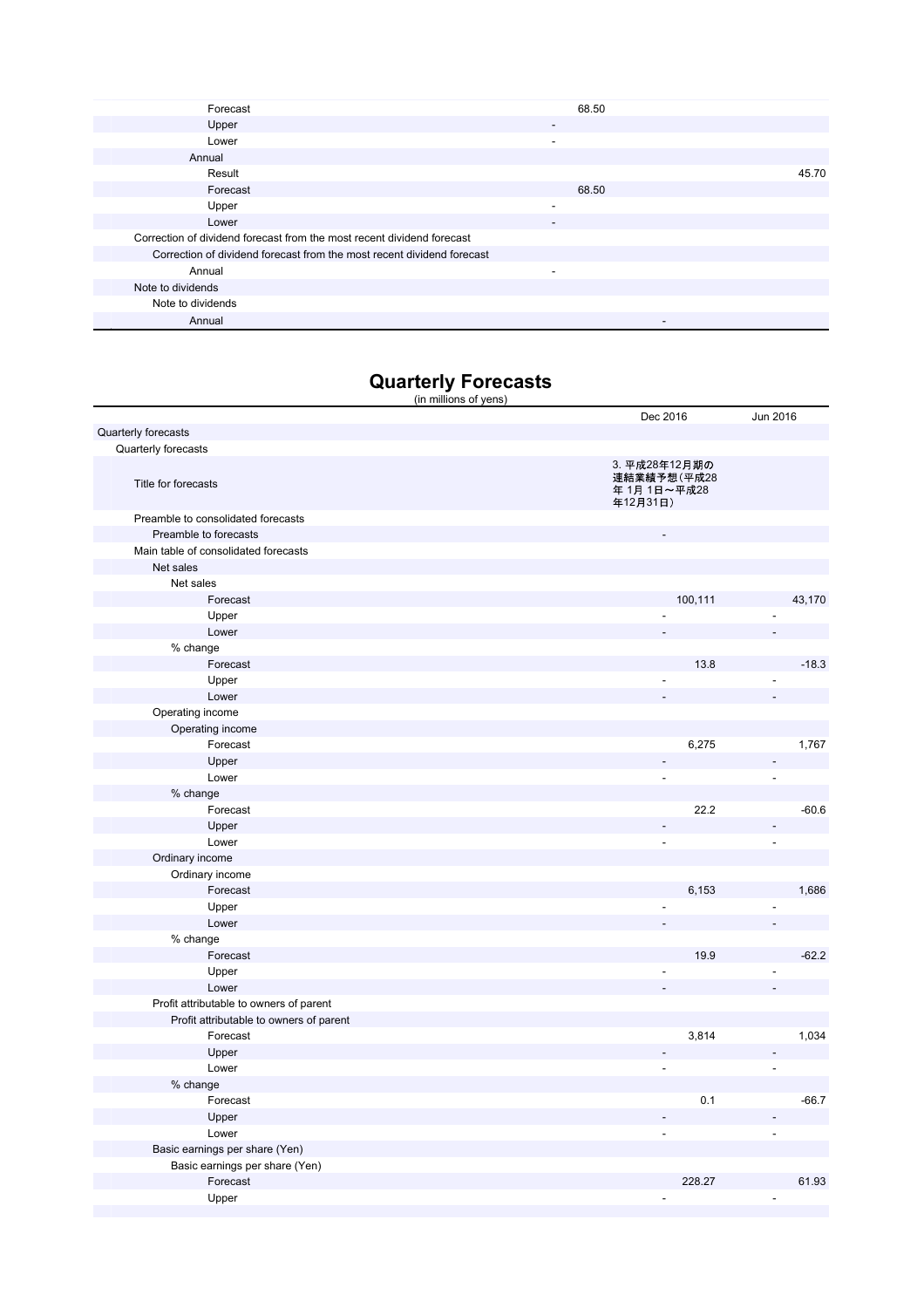| Lower                                                                    |  |
|--------------------------------------------------------------------------|--|
| Note to consolidated forecasts                                           |  |
| Note to forecasts                                                        |  |
| Correction of financial forecast from the most recent financial forecast |  |
| Correction of financial forecast from the most recent financial forecast |  |
| Forecast                                                                 |  |

#### **Notes, Quarterly-Material changes in subsidiaries during this period changes in scope of consolidations resulting from change in subsidiaries**

|                                                                                                                                   | Mar 2016                                                 |
|-----------------------------------------------------------------------------------------------------------------------------------|----------------------------------------------------------|
| Material changes in subsidiaries during this period (Changes in scope of<br>consolidations resulting from change is subsidiaries) |                                                          |
| Material changes in subsidiaries during this period (Changes in scope of<br>consolidations resulting from change is subsidiaries) |                                                          |
| <b>Others</b>                                                                                                                     |                                                          |
| Material changes in subsidiaries during this period (Changes in scope<br>of consolidations resulting from change is subsidiaries) |                                                          |
| Material changes in subsidiaries during this period (Changes in<br>scope of consolidations resulting from change is subsidiaries) |                                                          |
| Number of subsidiaries newly consolidated                                                                                         |                                                          |
| Name of subsidiaries newly consolidated                                                                                           |                                                          |
| Number of subsidiaries excluded from consolidation                                                                                |                                                          |
| Name of subsidiaries excluded from consolidation                                                                                  |                                                          |
| Note to material changes in subsidiaries during this period                                                                       |                                                          |
| Note to material changes in subsidiaries during this period                                                                       | (注)詳細は、添付資料<br>P. 4「サマリー情報(注<br>記事項)に関する事<br>項」をご確認ください。 |

### **Notes, Quarterly-Applying of specific accounting of the consolidated quarterly financial statements**

|                                                                                               | Mar 2016                                                 |
|-----------------------------------------------------------------------------------------------|----------------------------------------------------------|
| Applying of specific accounting of the consolidated guarterly financial statements            |                                                          |
| Applying of specific accounting of the consolidated quarterly financial<br>statements         |                                                          |
| <b>Others</b>                                                                                 |                                                          |
| Applying of specific accounting of the consolidated quarterly financial<br>statements         |                                                          |
| Applying of specific accounting of the consolidated quarterly<br>financial statements         | true                                                     |
| Note to applying of specific accounting of the consolidated quarterly<br>financial statements |                                                          |
| Note to applying of specific accounting of the consolidated quarterly<br>financial statements | (注)詳細は、添付資料<br>P. 4「サマリー情報(注<br>記事項)に関する事<br>項」をご確認ください。 |

### **Notes, Quarterly-Changes in accounting policies and accounting estimates retrospective restatement**

|                                                                                               | Mar 2016 |
|-----------------------------------------------------------------------------------------------|----------|
| Changes in accounting policies, accounting estimates and retrospective<br>restatement         |          |
| Changes in accounting policies, accounting estimates and retrospective<br>restatement         |          |
| <b>Others</b>                                                                                 |          |
| Changes in accounting policies, accounting estimates and<br>retrospective restatement         |          |
| Changes in accounting policies based on revisions of accounting<br>standard                   | true     |
| Changes in accounting policies other than ones based on revisions<br>of accounting standard   |          |
| Changes in accounting estimates                                                               | -        |
| Retrospective restatement                                                                     |          |
| Note to changes in accounting policies, accounting estimates and<br>retrospective restatement |          |
|                                                                                               |          |

Note to changes in accounting policies, accounting estimates and -